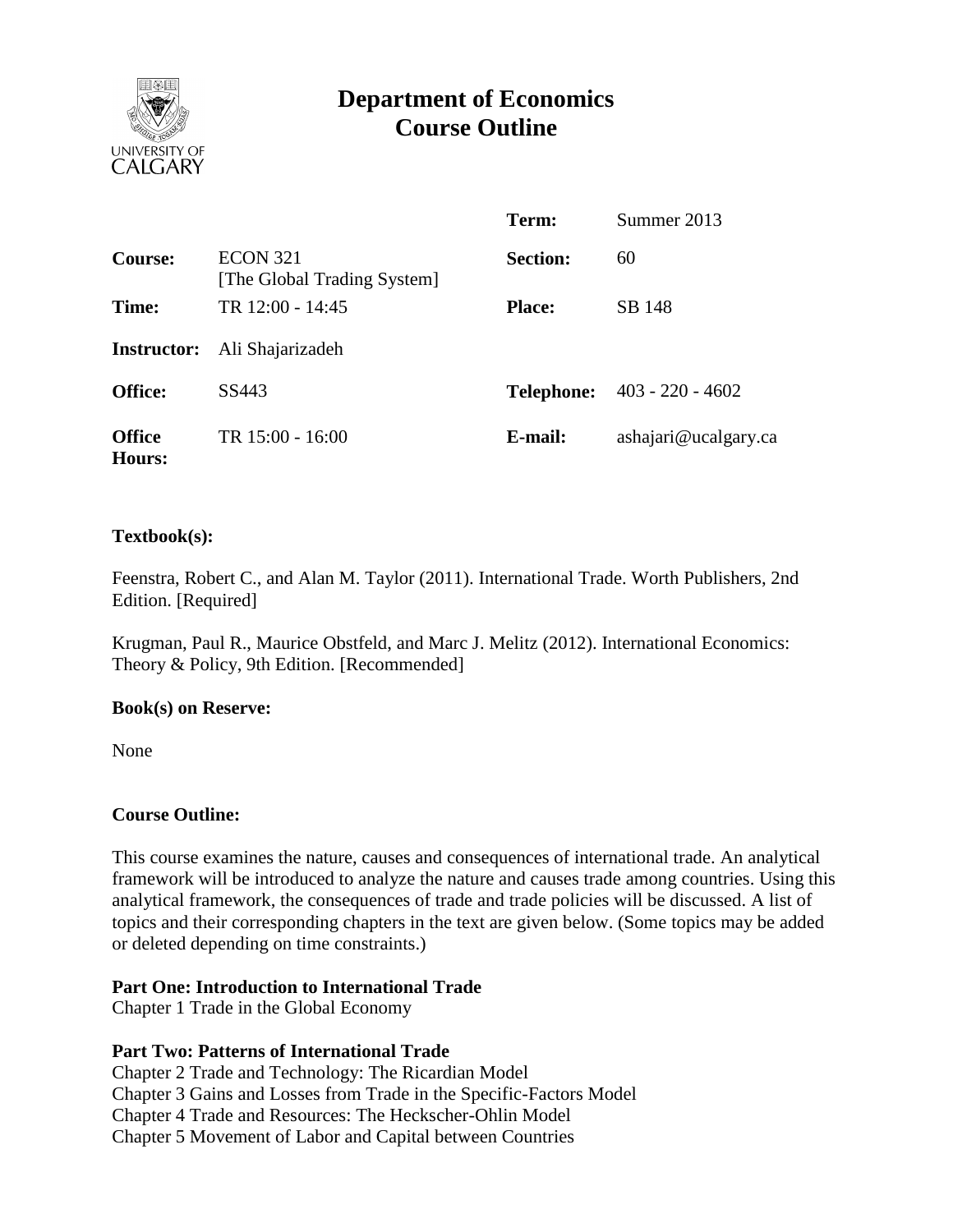## **Part Three: New Explanations for International Trade**

Chapter 6 Increasing Returns to Scale and Monopolistic Competition Chapter 7 Offshoring of Goods and Services

#### **Part Four: International Trade Policies**

Chapter 8 Import Tariffs and Quotas under Perfect Competition Chapter 9 Import Tariffs and Quotas under Imperfect Competition Chapter 10 Export Subsidies in Agriculture and High-Technology Industries Chapter 11 International Agreements: Trade, Labor, and the Environment

#### **Grade Determination and Final Examination Details:**

| Midterm Exam             | 30% |
|--------------------------|-----|
| Four Assignments         | 20% |
| <b>Final Examination</b> | 50% |

You will have at least one week to complete each of the four assignments. Assignments must be turned in at the start of class on the day that they are due. Late assignments will not be accepted.

Students who are unable to write the midterm because of an illness, family emergency or religious observance will have the midterm weight shifted to the final examination. Documentation MUST be provided.

Tests and final exams are marked on a numerical (percentage) basis, and then converted to letter grades. The course grade is then calculated using the weights indicated above. As a guide to determining standing, these letter grade equivalences will generally apply:

| $A+ 95-100$       | $B = 73 - 76$ | $C-60-62$     |
|-------------------|---------------|---------------|
| $A \quad 85 - 94$ | $B - 70 - 72$ | $D+ 56-59$    |
| $A - 80 - 84$     | $C+ 67 - 69$  | $D = 50 - 55$ |
| $B+ 77 - 79$      | $C = 63 - 66$ | $F = 0 - 49$  |

A passing grade on any particular component of the course is not required for a student to pass the course as a whole.

Non-programmable calculators WILL be allowed during the writing of tests or final examinations.

There will be a Registrar scheduled final examination, lasting **2** hours.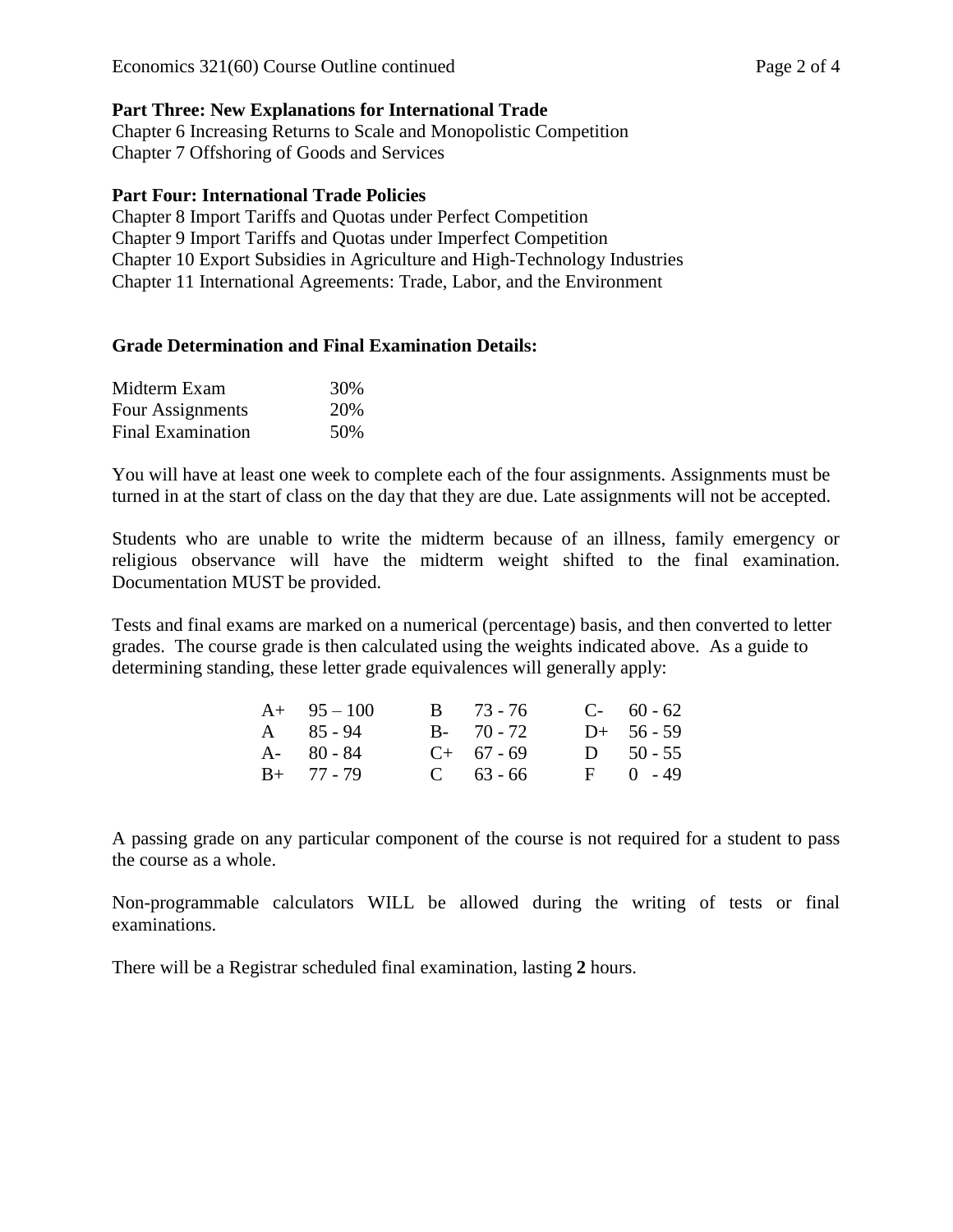Students' Union Vice-President Academic: Emily Macphail Phone: 403-220-3911 E-mail [suvpaca@ucalgary.ca](mailto:subpaca@ucalgary.ca)

Students' Union Faculty Representative (Arts) Phone: 403-220-3913Office: MSC 251 E-mail [arts1@su.ucalgary.ca](mailto:arts1@su.ucalgary.ca) [arts2@su.ucalgary.ca,](mailto:arts2@su.ucalgary.ca) [arts3@su.ucalgary.ca,](mailto:arts3@su.ucalgary.ca) [arts4@su.ucalgary.ca](mailto:arts4@su.ucalgary.ca)

Society of Undergraduates in Economics (S.U.E.): [www.ucalgary.ca/sue](http://www.fp.ucalgary.ca/econ)

Society of Undergraduates in Economics is a student run organization whose main purpose is to assist undergraduate economics students succeed both academically and socially at the University of Calgary. Services include access to the exam bank, career partnerships with the Career Centre through hosting industry nights and information sessions, recognizing achievements in teaching, and organizing social events for members. They invite you to join by contacting [sue@ucalgary.ca.](mailto:sue@ucalgary.ca)

*Faculty of Arts Program Advising and Student Information Resources*

- Have a question, but not sure where to start? The Faculty of Arts Program Information Centre (PIC) is your information resource for everything in Arts! Drop in at SS102, call them at 403-220-3580 or email them at [artsads@ucalgary.ca.](mailto:artsads@ucalgary.ca) You can also visit the Faculty of Arts website at<http://arts.ucalgary.ca/undergraduate> which has detailed information on common academic concerns.
- For program planning and advice, contact the Student Success Centre (formerly the Undergraduate programs Office) at  $403-220-5881$  or visit them on the  $3<sup>rd</sup>$  Floor of the Taylor Family Digital Library.
- For registration (add/drop/swap), paying fees and assistance with your Student Centre, contact Enrolment Services at 403-210-ROCK [7625] or visit them in the MacKimmie Library Block.
- Online writing resources are available at *http://ucalgary.ca/ssc/writing-support/onlinewriting-resources*

Notes:

- It is the student's responsibility to request academic accommodations. If you are a student with a documented disability who may require academic accommodation and have not registered with the Disability Resource Centre, please contact their office at 403-220-8237. Students who have not registered with the Disability Resource Centre are not eligible for formal academic accommodation. You are also required to discuss your needs with your instructor no later than fourteen (14) days after the start of this course.
- Students seeking reappraisal of a piece of graded term work should discuss their work with the instructor *within fifteen days* of work being returned to class.